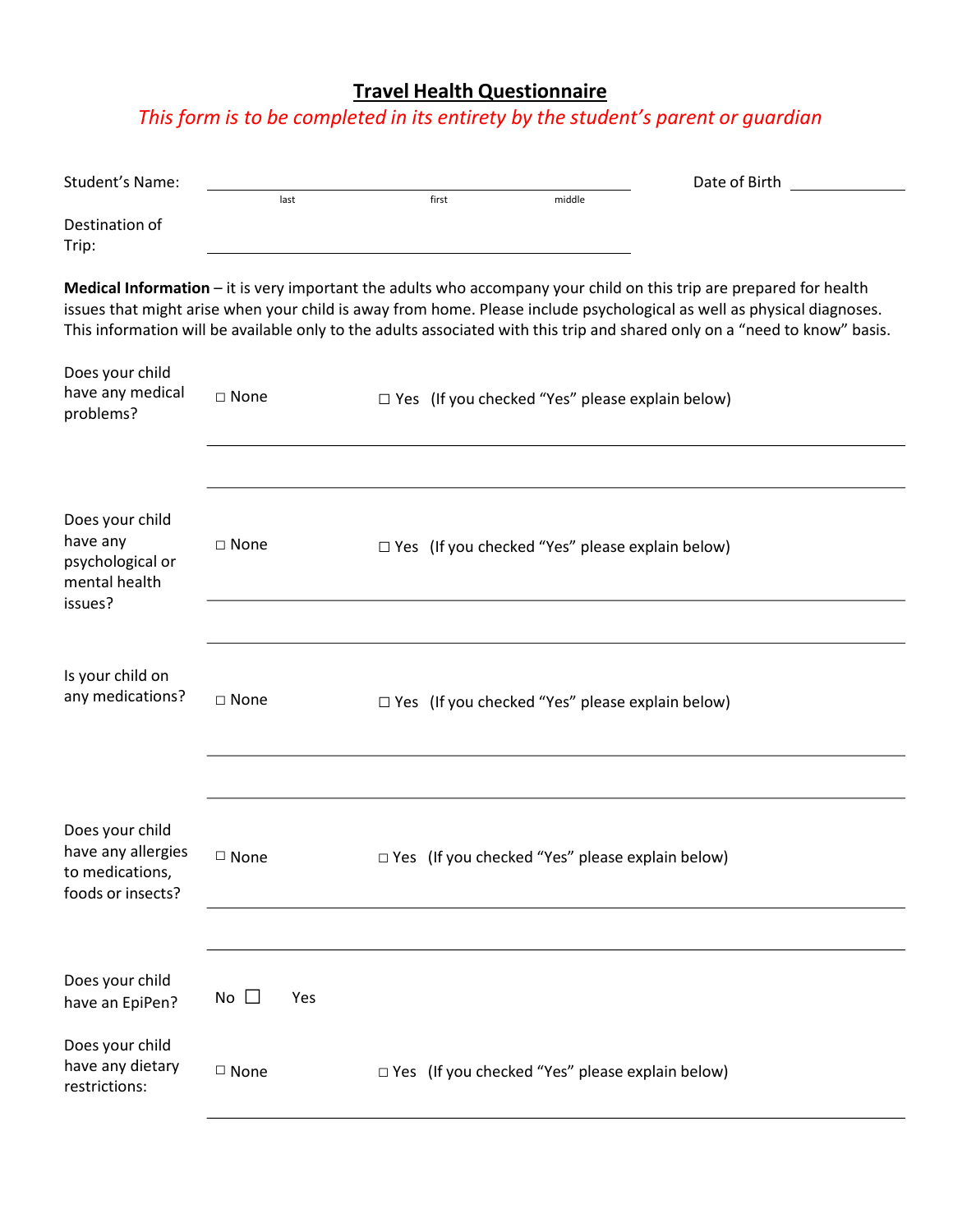| Swimming Ability:                                                                                                                       | $\Box$ non-<br>swimmer/poor | $\Box$ beginner | $\Box$ intermediate  | $\Box$ advanced                                                                                                                                                                                                                                                                                                                                                                                                                                            |  |
|-----------------------------------------------------------------------------------------------------------------------------------------|-----------------------------|-----------------|----------------------|------------------------------------------------------------------------------------------------------------------------------------------------------------------------------------------------------------------------------------------------------------------------------------------------------------------------------------------------------------------------------------------------------------------------------------------------------------|--|
| Has your child received the Covid-19 vaccine?                                                                                           |                             |                 | No $\Box$ Yes $\Box$ |                                                                                                                                                                                                                                                                                                                                                                                                                                                            |  |
| Has your child received a typhoid vaccine in the past? No $\Box$ Yes $\Box$<br>If yes: Was the vaccine $\Box$ oral or $\Box$ injectable |                             |                 |                      |                                                                                                                                                                                                                                                                                                                                                                                                                                                            |  |
| Has your child received yellow fever vaccine in the past?                                                                               |                             |                 | No $\Box$ Yes $\Box$ |                                                                                                                                                                                                                                                                                                                                                                                                                                                            |  |
| Has your child received the Japanese encephalitis vaccine in the past?<br>No $\Box$ Yes $\Box$                                          |                             |                 |                      |                                                                                                                                                                                                                                                                                                                                                                                                                                                            |  |
| completion of this form and the start of the trip.                                                                                      |                             |                 |                      | By signing below, I, 1, 2008 [1] [printed name of parent/guardian], attest that I<br>have completed this form accurately and completely, and that I have read, understood, and have had the opportunity to<br>ask questions about the Travel Medicine Advisory letter provided by the Health Center. I also understand that it is my<br>responsibility to update the Health Center with any updates or changes to my child's medical condition between the |  |

| Signature of parent |      |
|---------------------|------|
| or guardian:        | Date |

÷.